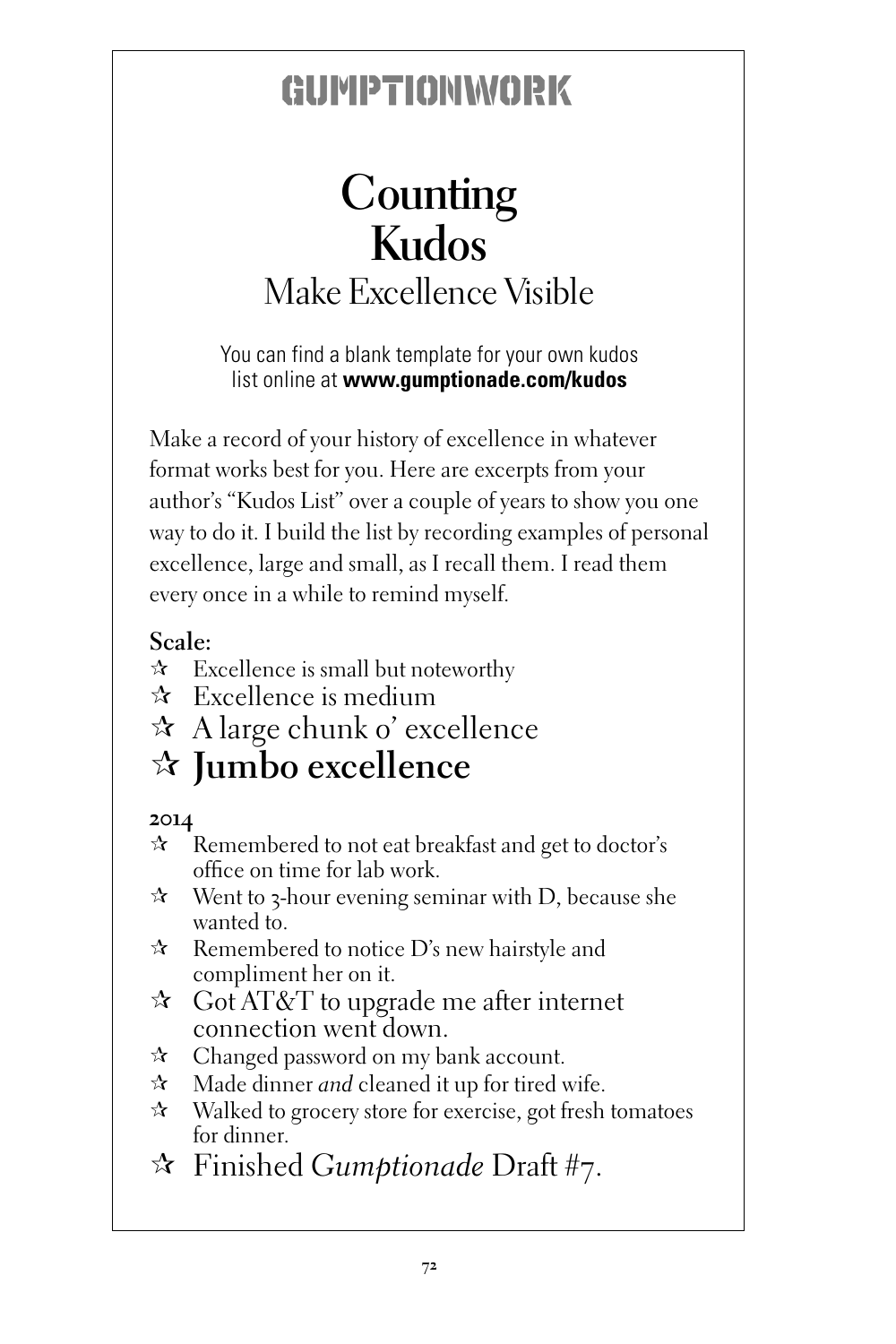- $\hat{x}$  Sat through awful foodie movie because D wanted to see it.
- $\mathcal{A}$  Attended the Outreach meeting after church.
- $\hat{x}$  Heavy weights workout at the Y.
- $\approx$  Called B just to say hello.
- $\hat{x}$  Kept my working discipline and did not read emails constantly all day.
- $\hat{x}$  Picked up T from rehab so she could go to the church dinner.
- $\star$  Got a jump on finding a copy editor today, a few weeks before I will need one.
- $\mathcal{F}$  Filed Pastoral Care team report on time.
- $\hat{x}$  Fixed the new business proposal immediately after getting request for changes.
- ¶ Resisted binge-watching *Orange is the New Black*, so I could get up early and write.
- $\hat{x}$  Swam 45 minutes at the Y when I really didn't feel like it.
- $\star$  Called sister on her birthday.
- $\hat{x}$  40 minutes of exercise on the elliptical in hot attic.
- $\mathcal{R}$  Did not eat any of the cupcakes served after church.
- $\hat{x}$  Figured out how to stream shows from Netflix onto the TV.
- $\approx$  401k deposit made on time.
- $\hat{x}$  Sent out client billing for July on August 1!
- $\mathcal{R}$  Wrapped D's birthday presents the night before, so they would be on the breakfast table when she woke up.
- $\hat{x}$  Turned off the TV and went to bed at a decent hour so I could be up early to write.
- $\mathcal{R}$  Programmed new garage door remote.
- $\hat{x}$  Remembered to do change of address at bank (had to be done in person) when I deposited a check.
- $\mathcal{R}$  Researched two Network Solutions charges on my Amex bill, found out they were not something I ordered and got the promise of a full refund – over \$100!
- $\approx$  Birthday gift for sister.
- $\mathcal{R}$  Was patient, did not jump on B for not making appointment with F, and it turned out not really to be B's fault.
- $\hat{x}$  I salute you for getting this far in my kudos list!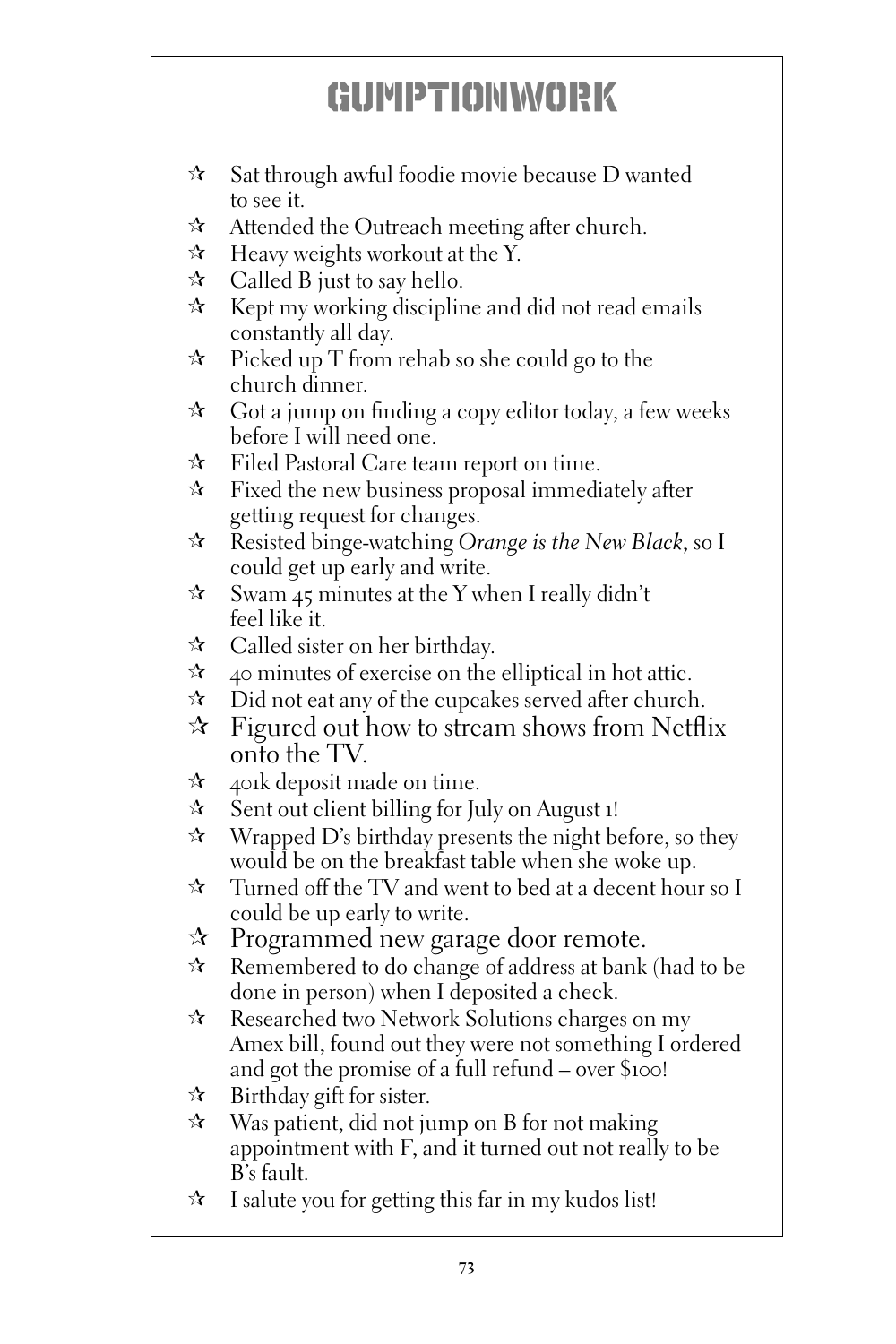- $\hat{x}$  Picked up veggies for tonight's dinner on the way back from the bank.
- $\approx$  Swam for 45 minutes after work.
- $\mathcal{R}$  Completed project for FM: doing what you said you would do, when you said you would do it, despite unforeseen difficulties.
- ¶ K, M and E comments on *Gumptionade* draft #5 reviewed and followed-up on.
- $\hat{x}$  Pastoral care visits made on the way home from church.
- $\hat{x}$  Battery, tires and oil change for the Corolla.
- ¶ N says *Gumptionade* is "ready to go" to press.
- $\hat{x}$  Made that uncomfortable call to Smith, re: Payne.
- $\hat{x}$  Gift sent to S: gratitude expressed promptly.

#### **2013**

- $\vec{x}$  300 + workouts in 2013.
- $\star$  Good meeting with J.

# $\mathbb{R}$  Gumptionade draft #5 off to M.

- Good meetings w J and P.
- $\hat{\mathbf{x}}$  G to ER in Bridgeport in the middle of the night.
- $\mathcal{R}$  Mounted guitar on wall of office.
- $\star$  4 letters to Uncle G in October.
- $\hat{x}$  Kicked-off Ireland trip planning.
- $\hat{x}$  Project follow up, to show S and T that I do what I say I will do.
- $\hat{z}$  M&A call with Consultant.
- $\mathcal{R}$  Practicing w online meeting product.
- $\hat{x}$  Drove L to the municipal lot—in the middle of the workday—so she could reclaim her car that was towed.
- $\mathcal{A}$  If you are *still* reading my kudos list, go to www. gumptionade.com/dream-reader and claim a prize.
- $\hat{B}$  Sf.com work for client taking my capabilities up a notch.
- $\hat{x}$  Amex green card: miles transferred off, card closed.
- $\hat{x}$  SodaStream® refill. What a pain. First world problem.

#### ¶ **Patience with D, with myself.**